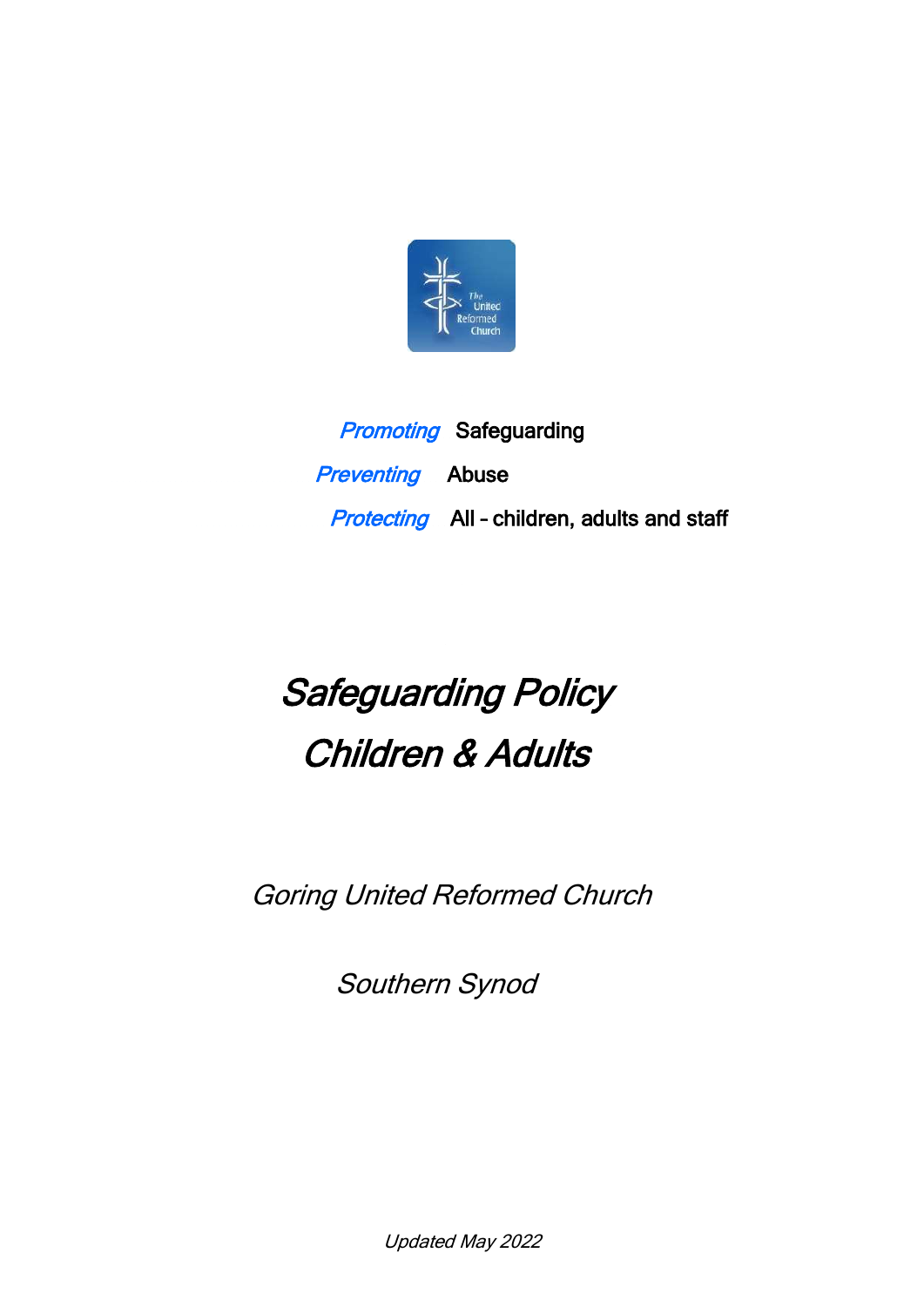## Aim and purpose of this model policy

The aim of this model policy is to ensure that protecting people from abuse, harm or neglect is central to our culture. It provides procedures for promoting safeguarding, preventing abuse and protecting children, adults at risk and staff. This includes clear procedures for taking appropriate action when safeguarding concerns are raised involving children and adults within our church, or those who attend our activities and events.

### Who this policy applies to

This policy is approved and endorsed by the Elders and applies to:

- all members of our church
- all those who attend and serve our church/place of worship and its services
- our trustees and elders
- paid staff (both internal and external, such as consultants)
- volunteers
- organisations and groups which hire our building with written agreement to operate under the church safeguarding policy.

The values and safeguarding principles within the United Reformed Church are described in *Appendix A1*. The policy and procedures should be interpreted in accordance with these principles and the most recent URC good practice guidance. Children, parents/carers, adults at risk and those responsible for safeguarding them will be informed of this policy and our procedures.

### **Definitions**

The term 'children' refers to those under the age of 18 years.

The term 'adult at risk' refers to any adult aged 18 or over who, by reason of mental or other disability, age, illness or other situation, are permanently, or for time being, unable to take care of themselves, or to protect themselves against significant harm, abuse or exploitation.

### Duty of care and confidentiality

We have a duty of care to all beneficiaries of the church, whether adults, children or young people. We will always maintain confidentiality, except in circumstances where to do so would place the individual or another individual at risk of harm or abuse.

#### Preventing abuse

The church will appoint Safeguarding and Deputy Safeguarding Coordinator(s) for safeguarding children and adults. A job/role description is attached as *Appendix A2*.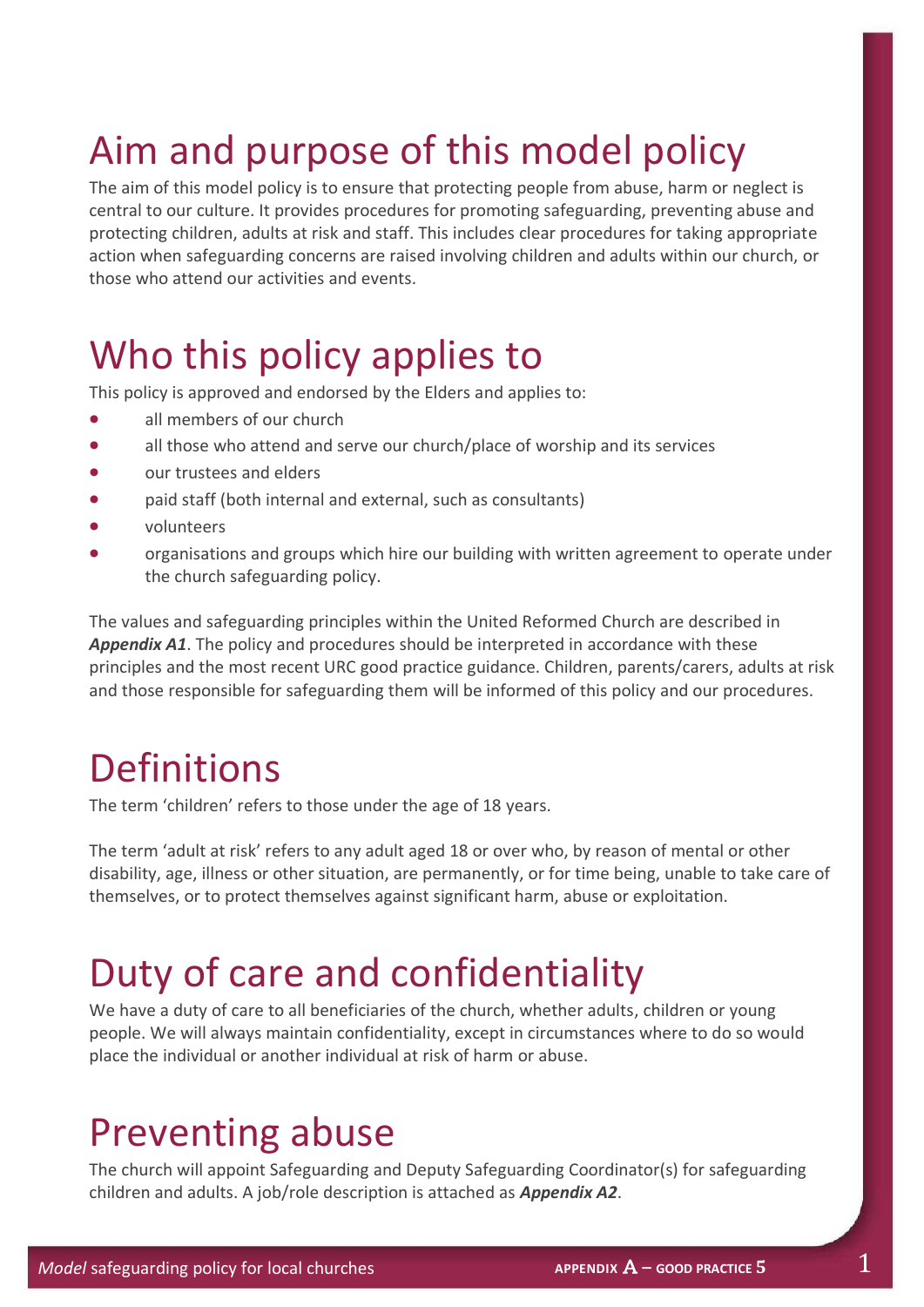Activities will be organised in accordance with URC's safeguarding policy and guidance to promote a safe environment and healthy relationships, whilst minimising opportunities for harm, misunderstanding or false accusation. For each event, risk assessments will be carried out,

appropriate and accessible consent forms will be used (for children's activities or activities for people with special needs), appropriate records will be kept, and adequate insurance will be in place.

We are committed to safer recruitment and selection of all paid staff and volunteers with emphasis on those in regulated activities. We will treat applicants who have a criminal record fairly and do not discriminate because of a conviction or other information revealed (see *Appendix D* for the church policy statement on the recruitment of ex-offenders) and ensure that all safer recruitment-related procedures are followed, which include:

- asking applicants to complete an application form
- providing workers with job or role descriptions and person specifications
- completion of self-declaration forms
- obtaining Disclosure and Barring Service (DBS) / Protecting Vulnerable Groups scheme (PVG) checks for eligible roles and positions
- taking up two references (not from family members)
- interviewing candidates
- providing workers/volunteers with written contracts/agreements.

All trustees, paid staff and volunteers will work within a code of conduct (code for workers attached as *Appendices A3* and *A4* depending on the vulnerable group) and understand that there may be action taken if this code is not followed, possibly involving suspension or the termination of people's service.

If we become aware of someone within our congregation known to have harmed or harm children or adults, we will inform the Church Safeguarding Coordinator or Synod Safeguarding Officer within 24 hours and co-operate with them and the relevant statutory authorities to put in place a plan to minimise the risk of harm to children, young people and adults.

When any church premises are let to an external, informal group or individual, those hiring the premises should hold and abide by their own safeguarding policy. If a hirer does not have a policy, they must abide by the church's own safeguarding policy, a copy of which should be made available. Each hiring body is required to ensure that children and adults at risk are always protected by taking all reasonable steps to prevent injury, illness, loss or damage occurring.

#### How to recognise abuse

It is important to be aware of possible signs and symptoms of abuse. *Appendix A6: Signs and Symptoms of Abuse* provides definitions of different forms of abuse and further help and guidance. Some signs could be indicators of several different categories of abuse.

It is essential to note that these are only indicators of possible abuse. There may be other, innocent, reasons for these signs and/or behaviour. There might be domestic abuse that requires a different approach (please see *Appendix R: A Guide to domestic abuse*). The indicators will, however, be a guide to assist in assessing whether abuse of one form or another is a possible explanation for a child or adult's behaviour.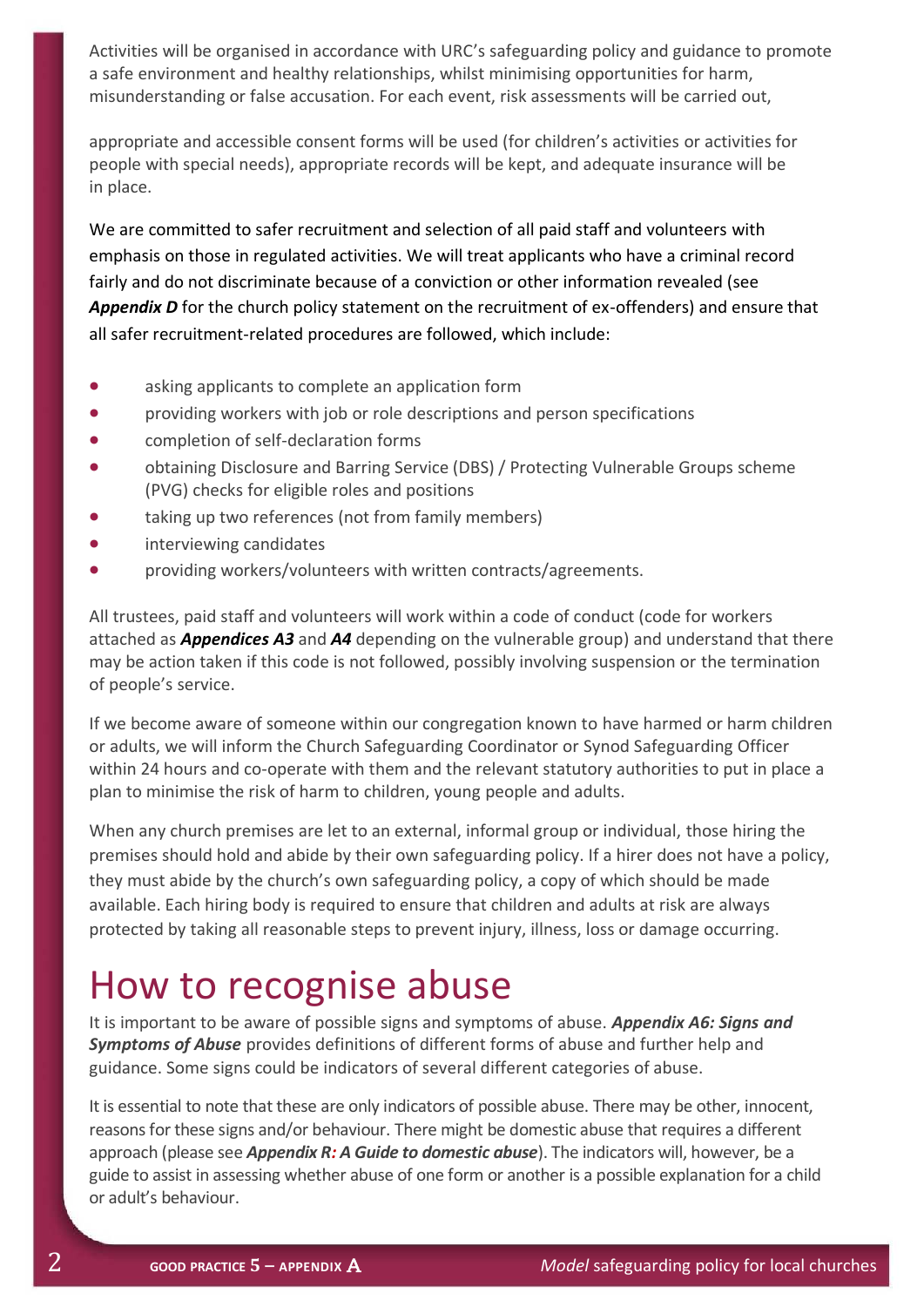Church workers and members will also pay attention to online safety and their electronic communications with children and adults. Grooming and abuse of any form can occur offline

(both physically and verbally) and online. *Appendix C: Model church online safety policy* includes an acceptable use policy in relation to the use of church computers by both workers and children and provides sample forms which children and workers could be asked to sign.

## What to do if there is a disclosure or allegation of abuse

If a child, young person or adult makes a disclosure that they are being abused and have been abused, it is important that the person being told:

- stays calm and listen carefully
- reassures them that they have done the right thing in telling
- does not investigate or ask leading questions
- explains that they will need to tell someone else if anyone is at risk of harm, in order to help them
- does not promise to keep secret what they have been told
- informs the church Safeguarding Coordinator within 24 hours (if they are implicated in the allegation, inform the Deputy or the Synod Safeguarding Officer)
- makes a written record of the allegation, disclosure or incident and signs and dates this record (using the template in *Appendix A5*). This should be given to the church Safeguarding Coordinator or the Synod Safeguarding Officer and stored securely in a locked filing cabinet.

## Procedure in the event of a concern of abuse

If there is an immediate threat of harm, the Police should be contacted without delay.

Where it is judged that there is no immediate threat of harm the following will occur:

- The concern should be discussed with the Church Safeguarding Coordinator or the Synod Safeguarding Officer **within 24 hours** and a decision needs to be made as to whether the concern warrants a referral to statutory authorities (**NOTE**: Key Contacts of relevant statutory contacts in your local authority should be added in this policy)
- A confidential record will be made of the conversation and the circumstances surrounding it using the template at *Appendix A5*. This record will be kept securely, and a copy passed to statutory authorities if a referral is made
- The person about whom the allegation is made must not be informed by anyone in the church if it is judged that to do so could place a child or adult at further risk. If the statutory authorities are involved, they should be consulted beforehand
- The Synod Safeguarding Officer should be kept informed of any serious concerns and referrals to police and statutory authorities.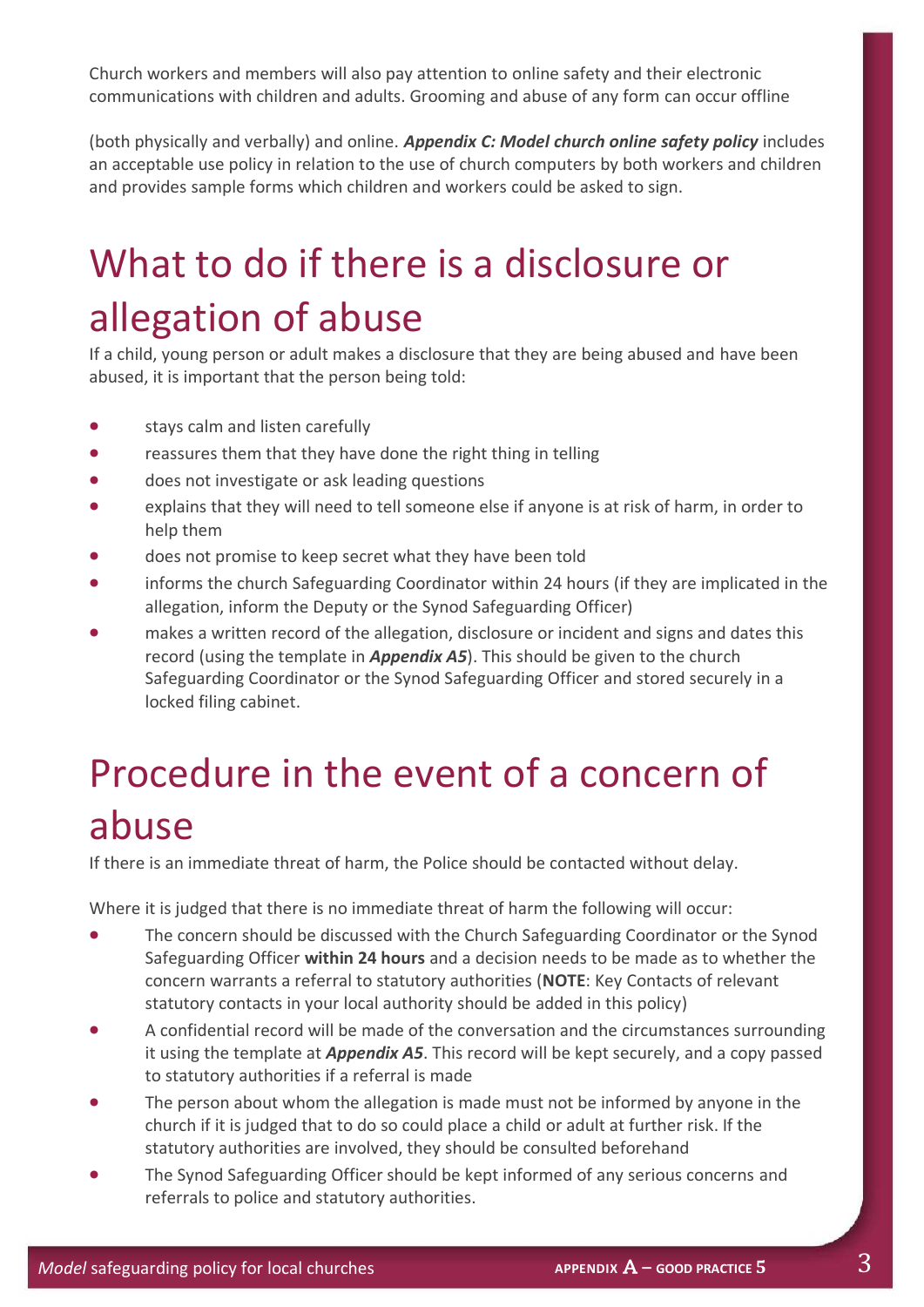Prior to any referral to children's services, the child's wishes and rights should be considered when determining what action to take. There should also be a verbal consultation with local

authority's children's services to ensure that making a referral is an appropriate action. The parent/carer will normally be contacted to obtain their consent before a referral is made. However, if the concern involves, for example alleged or suspected child sexual abuse, domestic abuse, Honour Based Violence, fabricated or induced illness, or the Synod Safeguarding Officer has reason to believe that informing the parent at this stage might compromise the safety of the child or a staff member, nothing should be said to the parent/carer ahead of the referral, but a rationale for the decision to progress without consent should be provided with the referral.

In the case of referrals to adult social care or other services for adults at risk, information should be shared with consent if the adult has capacity within the meaning of the Mental Capacity Act and if this does not place the referrer, them or others at an increased risk. A person's right to confidentiality is not absolute and may be overridden where there is evidence that sharing information is necessary to support an investigation or where there is a risk to others. See section 14 of Good Practice 5 for further advice and guidance.

### If the allegation is regarding a church staff member or church volunteer

If someone in the church is alleged or known to harm/have harmed children or adults, it is essential to inform the Synod Safeguarding Officer so that they can offer advice and support.

For any concerns relating to children, the Designated Officer (previously known as LADO) or the equivalent in Scotland and Wales will be contacted. The timing and method of any action to be taken will be discussed and agreed with the LADO. This will cover communication with the worker, suspension, investigation and possible strategy meetings. A decision will be taken by the DO about when to inform the worker and the church will follow this advice. As noted, DO contact details, should be included in the Key Contacts section of this model policy.

For concerns relating to adults, Adult Social Care will be contacted. Likewise, their contacts details should be included in the Key Contacts section of this model policy.

In accordance with the law, a referral needs to be made to the DBS / PVG for consideration of barring to share information about any individual in regulated activity where for safeguarding reasons the organisation has either terminated the employment, failed to appoint, or would have terminated the employment had the individual not moved on through resignation, retirement or redeployment. In such cases, the synod safeguarding officer needs to be advised/informed.

Depending on the seriousness of incidents or allegations, a report to the Charity Commission will also need to be considered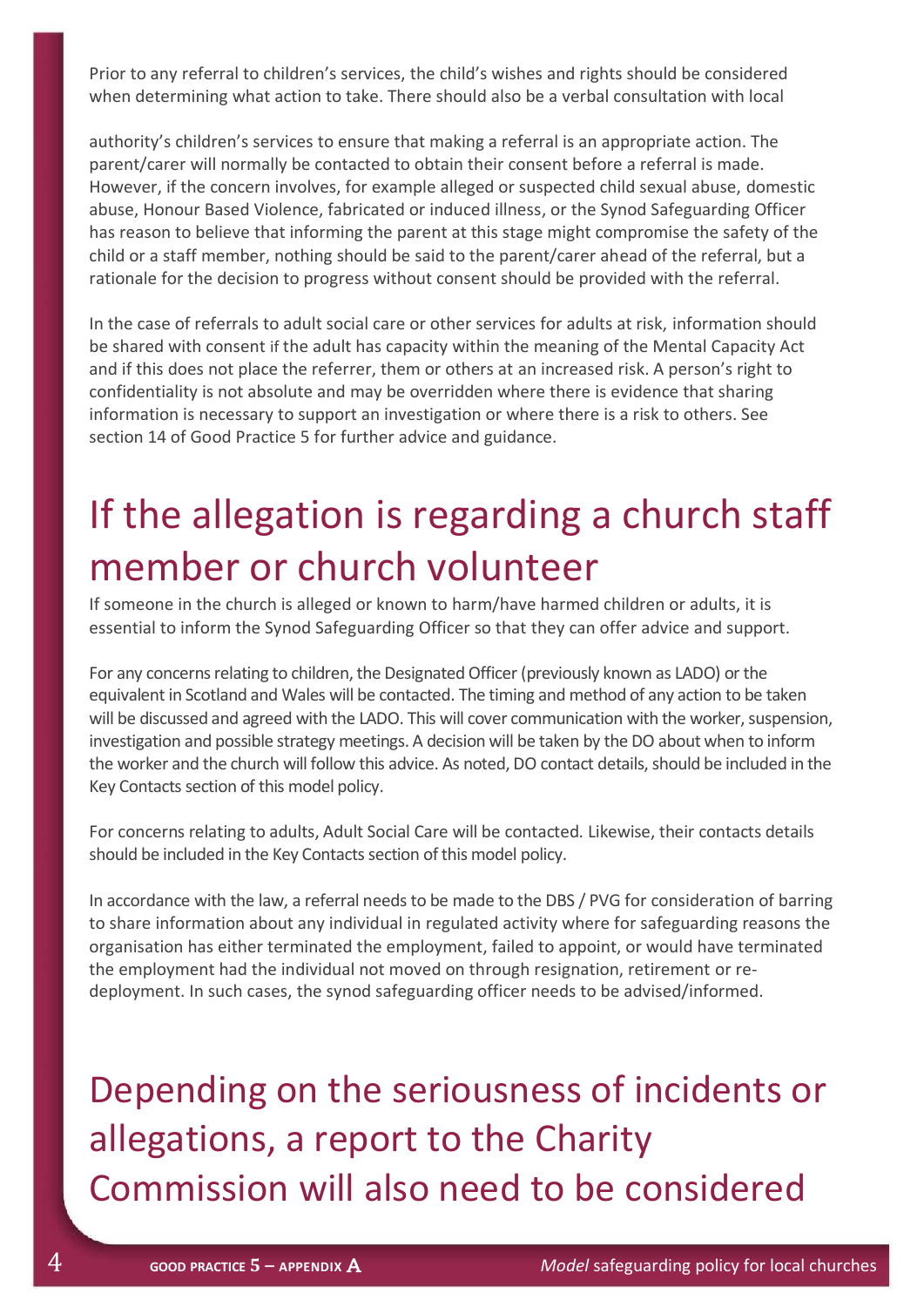at the elders/trustees' meeting, as they deem such a referral to be a 'serious incident' and require notification.

### Managing those who may pose a risk to the welfare of people

The use of rigorous and careful supervision is paramount to protect people from the risks associated with known offenders within the congregation, including implementing safeguarding contracts with known or alleged offenders and those who have been assessed as posing a risk. Where it is known that someone has a caution or conviction for committing a sexual offence, the church can play an important role in the prevention of further abuse by helping the offender to live an offence-free life.

If anyone is made aware that a person attending their church has been convicted of an offence against a child or has had an allegation of this nature made against them at any time, we immediately inform the Synod Safeguarding Officer and Minister or Interim Moderator. Note that in Scotland, the Church of Scotland Safeguarding Service should be contacted.

It is important to provide known or alleged offenders with a group of people who will offer support, friendship and supervision. Following advice from the Synod Safeguarding Officer, when appropriate**,** a formal safeguarding contract will be drawn up between the church, the person who is considered to pose a risk to the welfare of people in the church, and any statutory agencies when involved.

#### **Training**

Safeguarding training will be provided and volunteers and paid staff will be given support and supervision in their role. All relevant staff members and volunteers will receive appropriate safeguarding training delivered by the synod. The Safeguarding Coordinator(s) should ensure that trustees/elders and people involved in regulated activities with children or adults (including Ministers, staff and volunteers) have undergone safeguarding training, as recommended by the URC.

### Concerns, Complaints and Compliments

Should anyone have any concerns, complaints or compliments please contact:

Name **The Church Secretary, Val Gill**

Telephone No **01903 600260 (Church Office)**

Email **office@gurc.org.uk**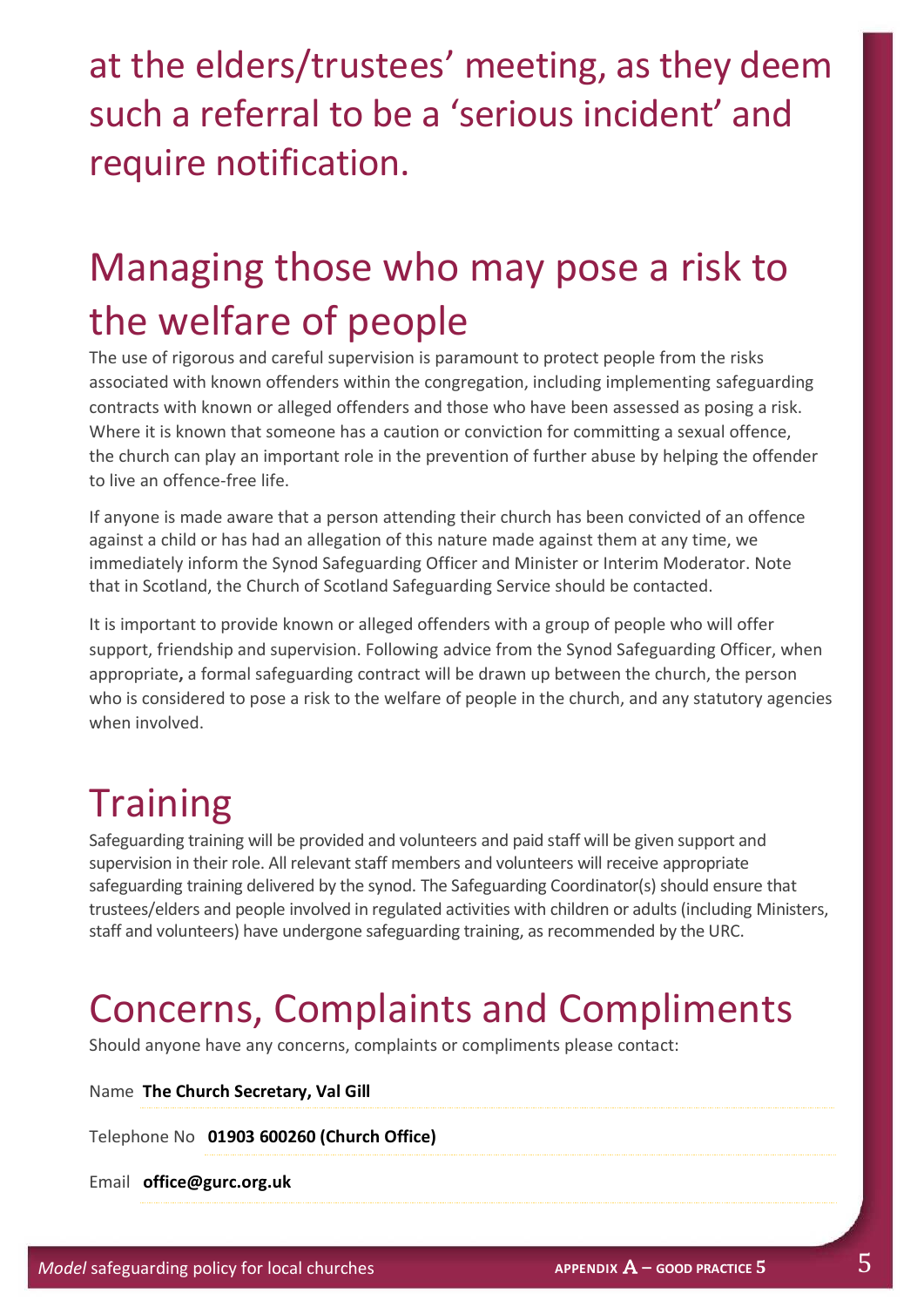It would be helpful to have complaints in writing, as this avoids any possible misunderstanding about what the issue is. However, whether verbal or in writing, complaints will be acted upon.

Any written complaint will be responded to within 10 days.

## Key Contacts: Sources of advice and support

• The church **Safeguarding Lead** is the person to whom all concerns or allegations relating to children, young people or adults should be addressed:

|           | Name Rosemary Terry                                                                        |
|-----------|--------------------------------------------------------------------------------------------|
|           | Telephone No 07732 348560                                                                  |
|           | Email safeguarding@gurc.org.uk                                                             |
|           |                                                                                            |
| $\bullet$ | In the absence of the Safeguarding Lead, the Deputy Safeguarding Lead<br>can be contacted: |
|           | Name Mary Redman                                                                           |
|           | Telephone No 07732 348560                                                                  |
|           | Email safeguarding@gurc.org.uk                                                             |
|           |                                                                                            |
|           | <b>Synod Safeguarding Officer</b>                                                          |
|           | Name Belinda Nielsen                                                                       |
|           | Telephone No 07716 640596                                                                  |
|           | Email safeguarding@urcsouthern.org.uk                                                      |
|           |                                                                                            |

• **URC Safeguarding Office** (This should only be used if you are unable to contact your Synod Safeguarding Officer)

Telephone No 020 7520 2729

Email [safeguarding@urc.org.uk](mailto:safegaurding@urc.org.uk)